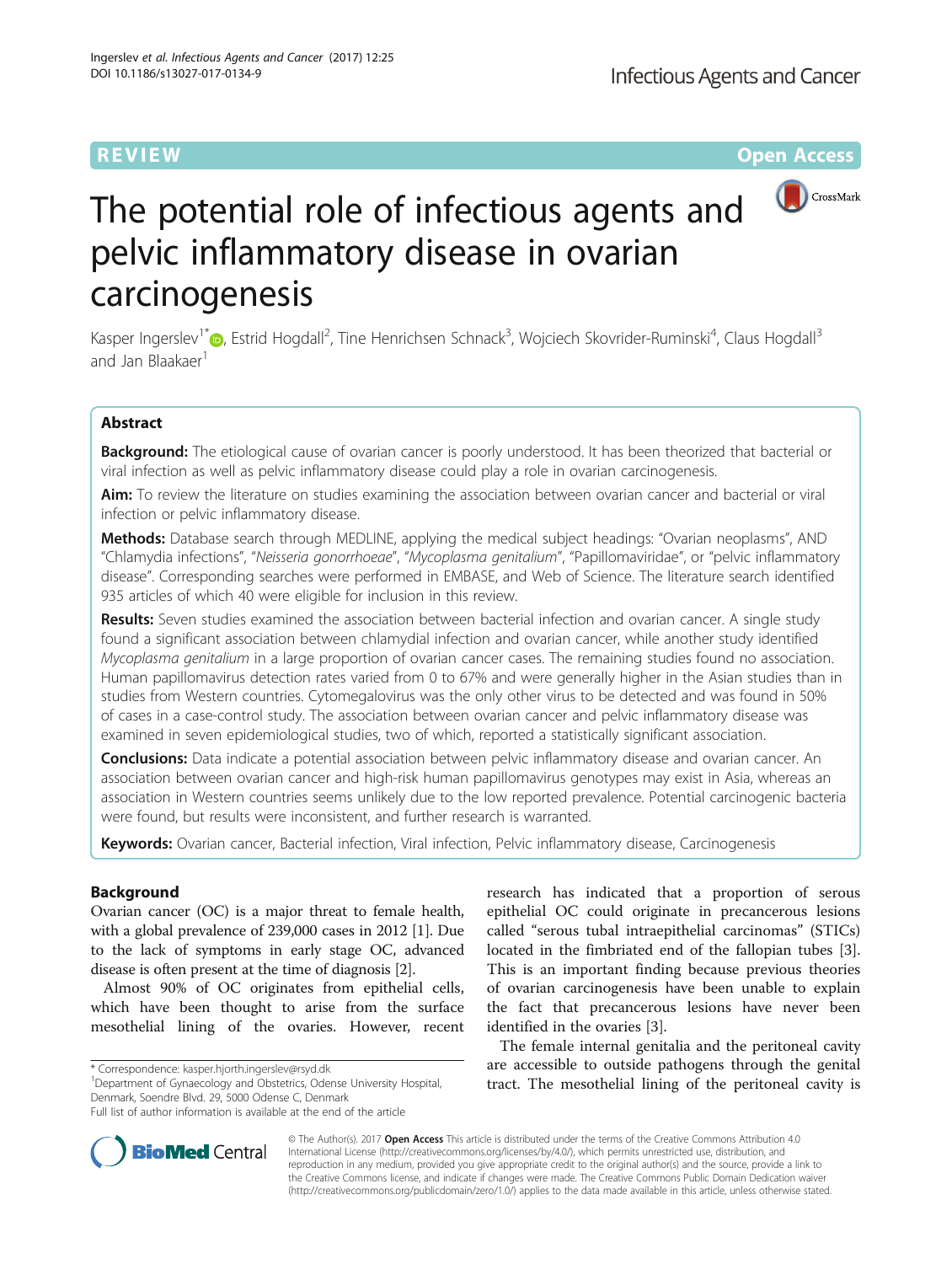identical in both sexes. However, primary serous peritoneal cancer, which may represent a continuum with serous OC [[3\]](#page-7-0), occurs almost exclusively in female patients [\[4\]](#page-7-0). This suggests that extrinsic factors could play a crucial role in ovarian carcinogenesis. Furthermore, epidemiological studies have demonstrated that patients with tubal factor infertility have a higher risk of OC [\[5](#page-7-0)]. Since the fallopian tubes are often affected by pelvic inflammatory disease (PID), it is therefore highly relevant to consider the potential role of infectious agents in OC. Previous reviews have focused on human papillomavirus (HPV) and OC, but this review is the first to include studies on all bacterial and viral infections as well as studies on pelvic inflammatory disease (PID).

# Material and methods

To review the existing literature on OC and infectious agents, we performed a systematic literature search by means of a database search for English language articles published in the period from 1980 to 2016. Using the Pubmed research tool, the keyword: "ovarian neoplasms" was by means of the Boolean logical "AND", combined with the following keywords: "Chlamydia infections"

Virus Viral family Key viral transforming

(MeSH), "Neisseria gonorrhoeae" (MeSH), "Mycoplasma genitalium" (MeSH), "Papillomaviridae" (MeSH), "pelvic inflammatory disease" (MeSH). Correspondent searches were performed in EMBASE and Web of Science. The initial search identified 935 articles. After removal of 130 duplicates, 805 studies remained for further analysis. Contents were outside the scope of the present review in 740 articles that were excluded. The remaining 65 articles were subjected to full-text screening. Original studies, examining the association between infectious agents and ovarian cancer by use of tissuebased or serologic methods were included. Epidemiological studies examining the association between pelvic inflammatory disease and ovarian cancer were also included. Case-reports and reviews were excluded, leaving a total of 40 articles to be included in the review. More detailed information on the search strategy is given in the "Additional file [1](#page-7-0)" to this article.

# Viral agents investigated in relation to ovarian carcinogenesis

Mechanisms **Associated** cancers

Table 1 summarises the viruses investigated in relation to OC, and their potential oncogenic mechanisms.

Table 1 Carcinogenic mechanisms of investigated viruses in relation to ovarian cancer

factors Human papillomavirus Papillomaviridae E6 E7 Inhibition of apoptosis Immune evasion Cell cycle arrest Immune evasion [[8,](#page-7-0) [10](#page-7-0), [11](#page-7-0)] Anal/rectal cancer Cervical cancer Oro-pharyngeal cancer (Ovarian cancer)<sup>a</sup> Penile cancer Vaginal Vulvar cancer Epstein bar virus Herpesviridae EBNA 1 EBNA 2 EBNA-3A Latent membrane protein 1 Inhibition of apoptosis B-cell growth transformation Cell cycle disruption Cell cycle disruption Inhibition of apoptosis Promotion of cell immortalisation [\[48](#page-8-0), [49](#page-8-0)] Burkitt lymphoma Gastric adenocarcinoma Hodgkin lymphoma Nasopharyngeal carcinoma Non-Hodgkin lymphoma (Ovarian cancer) Post-transplant lymphoproliferative disease Cytomegalovirus Herpesviridae IE1/IE2 Inhibition of antiviral immune response Inhibition of apoptosis Mucoepidermoid carcinoma of salivary glands (Ovarian cancer) US28 gene Enhanced proliferative signaling [\[44,](#page-8-0) [45](#page-8-0)] John Cunningham virus/ BK virus Polyomaviridae T-antigen/t-antigen Cell cycle disruption Inhibition of apoptosis [\[56\]](#page-8-0) (Ovarian cancer) Hepatitis C virus Flaviviridae (Indirect) Chronic inflammation and oxidative stress Inhibition of antioxidant systems Hepatocellular carcinoma (Ovarian cancer) (Direct) NS5B NOS2A NS3/4A protease Cell cycle disruption Inhibition of apoptosis Inhibition of DDR response [\[51](#page-8-0)–[53\]](#page-8-0)

DDR Double-stranded DNA Repair, EBNA Epstein Barr virus nuclear antigen, IE Immediate early genes, NOS2A Nitric oxide synthase 2A, NS3/4A/5B Nonstructural protein 3/4A/5B

<sup>a</sup>Causality is controversial and is still under investigation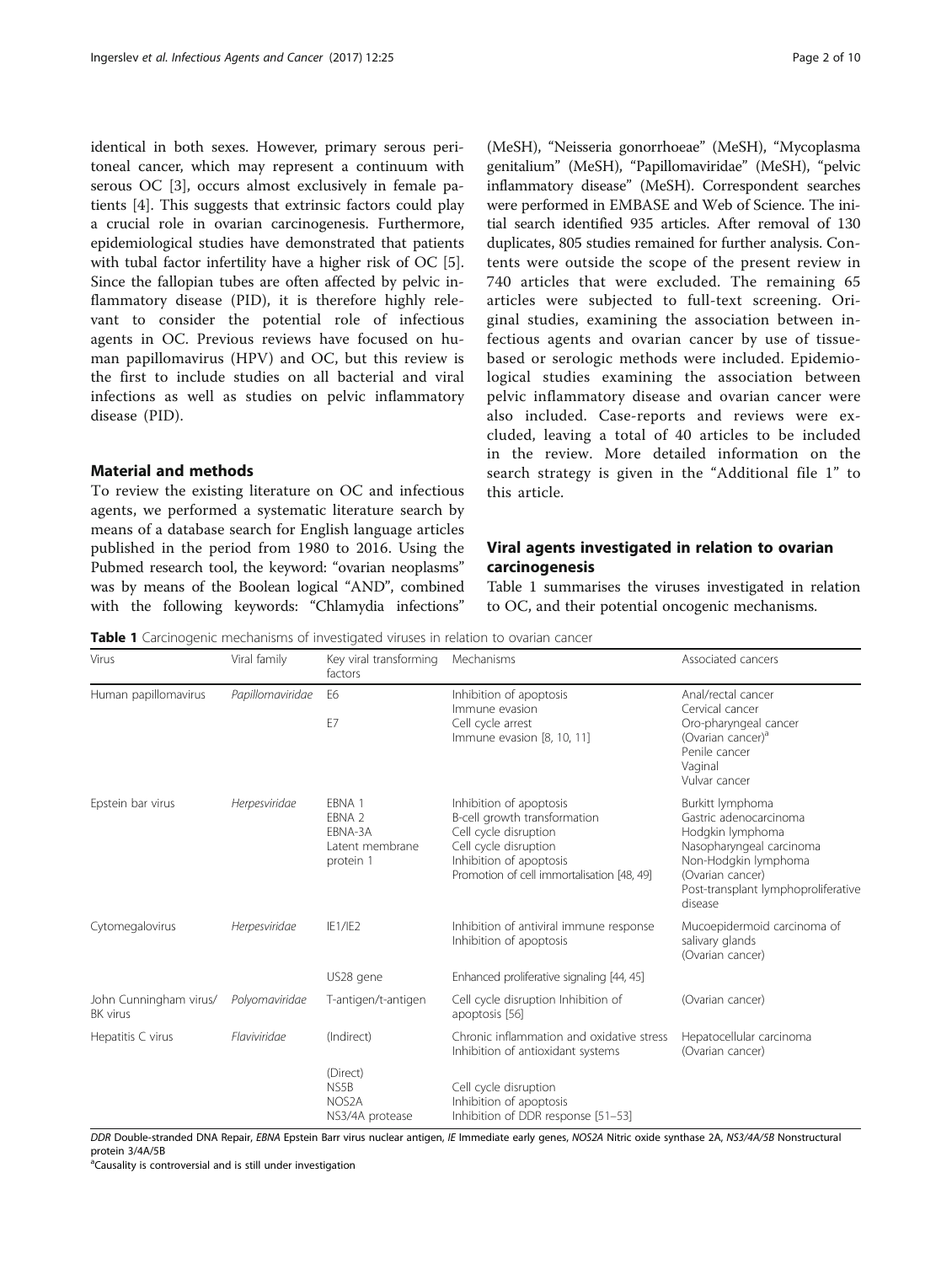# Human papillomavirus infection

HPV infection is a prerequisite for cervical cancer development and is implicated in a range of other cancer forms such as vulvar, penile, anal, and oropharyngeal cancers. To date, The International Agency for Research on Cancer has classified 12 HPV subtypes as human carcinogens: HPV16/18/31/33/35/39/45/51/52/ 56/58/59 [\[6](#page-7-0)]. In HPV-induced tumorigenesis, the viral oncogenes E6 and E7 are integrated into the host cell DNA, allowing viral oncoproteins to be expressed by the cell [[7\]](#page-7-0). The carcinogenic mechanisms of these oncoproteins involve the ability of E6 to form a trimeric complex with P53 and the cellular E3 ubiquitin ligase, E6AP. This complex induces proteasomal degradation of P53, which leads to inhibition of cellregulatory mechanisms and apoptosis and, therefore, permits continuous cell proliferation despite irreparable DNA damage [\[8](#page-7-0)]. E7 can cause degradation of retinoblastoma protein, which is an important regulator of the cell cycle [\[9](#page-7-0)]. Furthermore, E7 can interact with several cell cycle regulators including cyclins, cyclin-dependent kinases, CDKs-inhibitors, cullin 2, histone deacetylase, AP-1, E2F1, and E2F6 [\[10](#page-7-0)]. These actions enable the virus to resume the replicationcompetent state within the infected cells, which is essential for viral DNA synthesis. E6 and E7 can also exhibit immunomodulatory effects by downregulating expression of various inflammatory cytokines and by reducing the production of antiviral interferons [[11\]](#page-7-0).

HPV is the most studied infectious agent in relation to OC, and the available studies are summarised below.

Six case-control studies, with 11–50 cases of OC, were identified that examined the relation between HPV and OC [[12](#page-7-0)–[17](#page-7-0)]. The applied methods of analysis were either tissue-based methods or serologic assays and included in-situ hybridisation, immunohistochemistry, enzyme-linked immunosorbent serologic assay (ELISA), southern blot hybridisation technique, and polymerase chain reaction (PCR)-based technologies. Only one study found a statistically significant association between HPV and OC [[12](#page-7-0)]. This study was the largest and included 50 cases with OC and a control group with 30 patients with non- malignant ovarian lesions. In-situ hybridisation and immunohistochemistry were used to detect the HPV 16 E6 gene in the tumour specimens. The highest detection rates were obtained by in-situ hybridisation, with a prevalence of 52% among cases as compared to 6.7% among controls (OR: 16.7 95% CI: 3.2–71.4). The remaining smaller studies, found no or non-significant associations [\[13](#page-7-0)–[17\]](#page-7-0).

Twenty-two case-series and cross-sectional studies reporting on the prevalence of HPV in OC tissue were identified (Table [2\)](#page-3-0). HPV 16 was most frequently found and was reported in eight studies, giving a combined total of 60 cases. Ten studies did not find HPV in any of the samples [[18](#page-7-0)–[27](#page-8-0)]. The remaining studies reported a HPV prevalence ranging between 0.5 and 66.7% [[28](#page-8-0)–[39](#page-8-0)]. Interestingly, the reported HPV prevalence varied according to the geographical region. Among the 572 cases of OC in Europe and USA combined, 18 cases (3.1%) were positive for HPV DNA. Studies from the Middle East and Asia, with 347 combined cases of OC, reported 123 cases to be HPV DNA positive (35.4%).

Recently, sequencing data from The Cancer Genome Atlas (TCGA) database have been utilised to detect HPV oncogene expression in ovarian tumours. Using such data, Roos et al. concluded that six samples in 405 (1.5%) were positive for HPV18 oncogene expression [[40\]](#page-8-0). However, Khoury et al. performed a similar analysis on 419 serous cystadenocarcinomas from the TCGA database and did not find signs of HPV infection [\[41](#page-8-0)]. Moreover, other studies present data that support potential HPV 18 contamination of the TCGA sequencing database and, consequently, question the validity of positive findings [[42, 43\]](#page-8-0).

# Cytomegalovirus infection

Cytomegalovirus (CMV) is under increasing focus as a carcinogenic virus. It is speculated that rather than initiating malignant transformation, CMV can enhance the growth and migration of tumour cells through a process called "oncomodulation" [[44\]](#page-8-0). For instance, the formation of metastasis may be aided by the capacity of CMV to adhere to and disrupt the endothelial cell integrity by activating β1α5 integrin on the surface of tumour cells [[45\]](#page-8-0). However, data also indicate that CMV has inherent antiapoptotic and cell cycle modulatory effects [[45\]](#page-8-0). A single study has examined the relation between OC and CMV. The study detected CMV infection in 12 (50%) out of 24 cases with OC and in three (50%) out of six cases of borderline ovarian tumours. No signs of CMV infection were found in the control group consisting of normal ovarian tissue [[13](#page-7-0)]. These findings have not been confirmed by others.

# Epstein-Barr virus and hepatitis C virus infection

Epstein-Barr virus (EBV) is present in more than 90% of the global adult population and causes latent infection in the host. [[46\]](#page-8-0) It exhibits tropism for epithelial cells, lymphocytes, and mesenchymal cells and is associated with a range of human cancers, including nasopharyngeal carcinoma (NPC) and lymphomas [[47](#page-8-0)]. Its carcinogenic mechanisms include the actions of latent antigens that display effects similar to those of high-risk HPV oncogenes E6 and E7. An example is EBV nuclear antigen (EBNA)-1 that can induce proteasomal degradation of P53 and corresponding inhibition of apoptosis [\[48](#page-8-0)]. Likewise, EBNA-3A and -3C play an important role in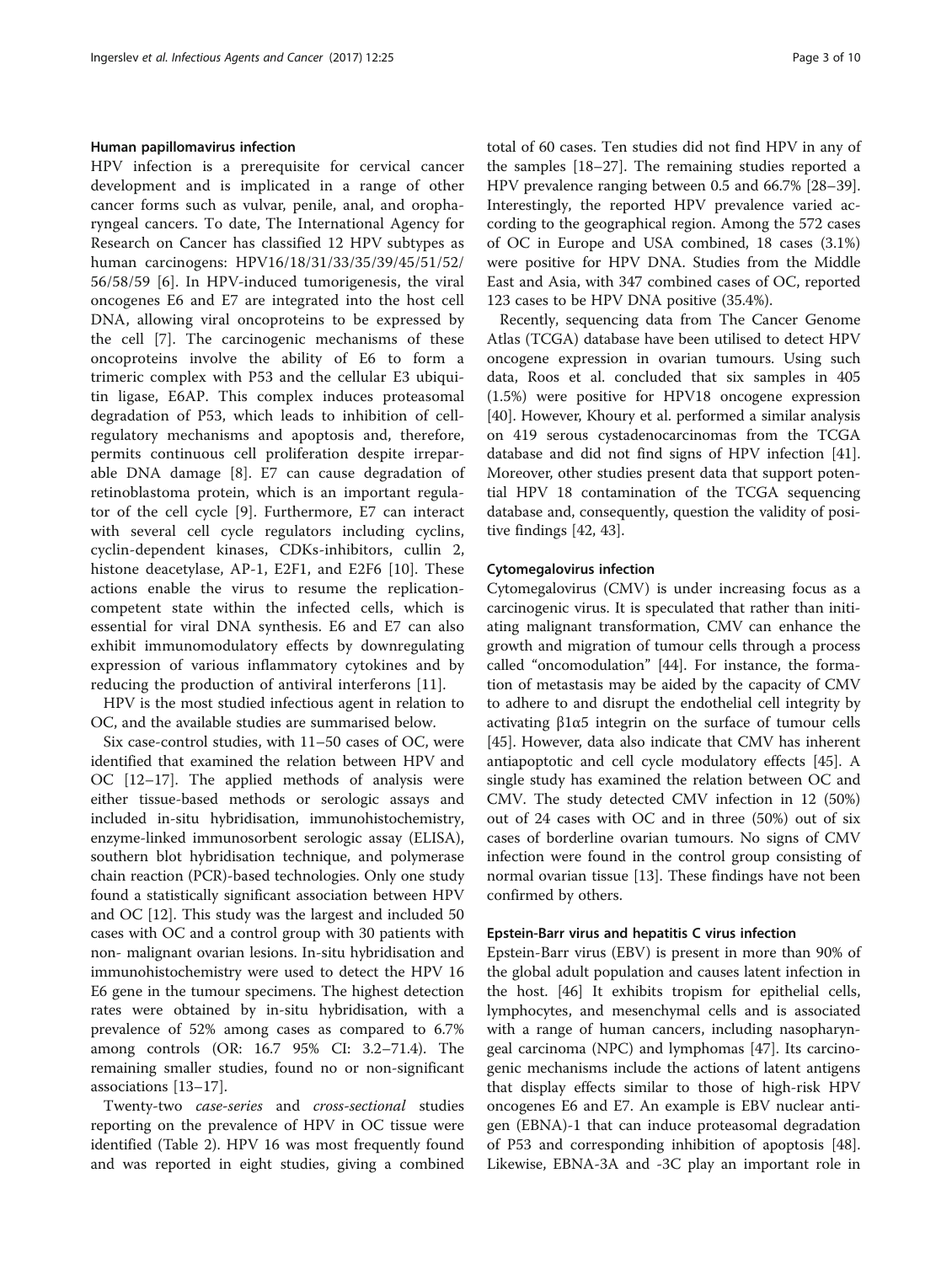| Author & publication year      | Detection method            | HPV genotypes<br>found | Number of cases<br>of EOC | Number of HPV<br>positive cases | HPV prevalence (%) |
|--------------------------------|-----------------------------|------------------------|---------------------------|---------------------------------|--------------------|
| Ingerslev et al. (2016) [28]   | PCR                         | 18                     | 191                       |                                 | 0.5                |
| Al-Shabanah et al. (2013) [29] | PCR                         | 16,18,45               | 100                       | 42                              | 42.0               |
| Malisic et al. (2012) [30]     | PCR                         | 16                     | 54                        | $\overline{4}$                  | 7.4                |
| Bilyk et al. (2011) [31]       | PCR                         | 16,18                  | 53                        | 9                               | 16.9               |
| Idahl et al. (2010) [18]       | <b>PCR</b>                  |                        | 52                        | $\Omega$                        | $\mathbf{0}$       |
| Giordano et al. (2008) [32]    | PCR                         | Not specified          | 50                        |                                 | 2.0                |
| Wentzensen et al. (2008) [19]  | PCR                         |                        | 74                        | $\Omega$                        | $\circ$            |
| Atalay et al. (2007) [33]      | PCR                         | 16,33                  | 94                        | 8                               | 8.5                |
| Quirk et al. (2006) [20]       | PCR                         |                        | 16                        | 0                               | $\circ$            |
| Yang et al. (2003) [34]        | <b>PCR</b>                  | 16,18                  | 56                        | 19                              | 33.9               |
| lp et al. (2002) [35]          | PCR                         | 16,18                  | 60                        | 6                               | 10 <sup>°</sup>    |
| Li et al. (2002) [36]          | <b>PCR</b>                  | Not specified          | 39                        | 26                              | 66.6               |
| Antilla et al. (1999) [21]     | PCR                         |                        | 98                        | $\Omega$                        | $\circ$            |
| Chen et al. (1999) [22]        | PCR                         |                        | 20                        | 0                               | $\mathbf{0}$       |
| Strickler et al. (1998) [37]   | <b>ELISA</b>                | 16                     | 16                        |                                 | 6.2                |
| Zimna et al. (1997) [38]       | PCR                         | 18                     | 18                        | 7                               | 38.8               |
| Anwar et al. (1996) [23]       | PCR                         |                        | 3                         | $\Omega$                        | $\circ$            |
| Runnebaum et al. (1995) [24]   | PCR                         |                        | 26                        | $\Omega$                        | $\mathbf{0}$       |
| Trottier et al. (1995) [25]    | PCR                         |                        | 22                        | 0                               | $\mathbf{0}$       |
| Lai et al. (1994) [39]         | PCR                         | 16,18                  | 18                        | 11                              | 61.1               |
| Beckmann et al. (1991) [26]    | PCR                         |                        | 18                        | 0                               | $\mathbf{0}$       |
| de Villiers (1986) [27]        | Southern blot hybridisation |                        | 7                         | 0                               | $\circ$            |

<span id="page-3-0"></span>Table 2 Studies reporting on HPV prevalence in ovarian cancer tissue

cell cycle regulation and EBNA-2 antigen is suspected to cause primary B-cell growth transformation and maintain human B-cell immortalisation [[49](#page-8-0)]. Hepatitis C virus (HCV) is another investigated microorganism in relation to OC. Chronic HCV infection greatly increases the risk of subsequent hepatocellular carcinoma [[50](#page-8-0)]. The mechanisms are not fully understood but may entail different pathways. The chronic inflammation enhances a pro-carcinogenic microenvironment through the release of nitric oxide (NO) and reactive oxygen species (ROS). This process is further mediated by the ability of HCV to increase the cellular generation of NO and ROS [\[51](#page-8-0)] and by its capacity to weaken the antioxidant defence of the host. [[52\]](#page-8-0) A more direct pathway involves the ability of HCV to impair phosphorylation of the ataxia telangiectasia mutated (ATM) kinase substrate, histone 2A.X, which plays a role in initiating cellular response to doublestranded DNA breaks [[53](#page-8-0)]. Despite the obvious carcinogenic potential of EBV and HCV, only a single study has investigated their potential role in relation to OC. However, this study did not detect EBV or HCV in 419 serous cystadenocarcinomas from the TCGA database [\[41\]](#page-8-0).

# Polymyoma virus infection

Finally, a single study has analysed tissue samples for the presence of the BK virus and John Cunningham virus [\[18\]](#page-7-0). The oncogenic potential of polymyoma viruses has largely been attributed to viral proteins Tantigen and t-antigen through their interactions with various cellular proteins, including tumour suppressor proteins p53 and pRb [\[54](#page-8-0), [55](#page-8-0)]. Furthermore, the capability of John Cunningham virus T- antigen to transform rodent cells has previously been demonstrated [\[56](#page-8-0)]. In the included study, however, polymyoma viruses were not detected in any of the ovarian cancer tissue samples, nor in the benign controls.

# Bacterial agents investigated in relation to ovarian carcinogenesis

In relation to OC, previous research has focused on the potential association between Chlamydia trachomatis (C. trachomatis), Mycoplasma genitalium (M. genitalium), and Neisseria gonorrhoeae (N. gonorrhoeae) [[13](#page-7-0), [18](#page-7-0), [57](#page-8-0)–[61](#page-8-0)]. An overview of the potential carcinogenic mechanisms of these bacteria is provided in Table [3](#page-4-0).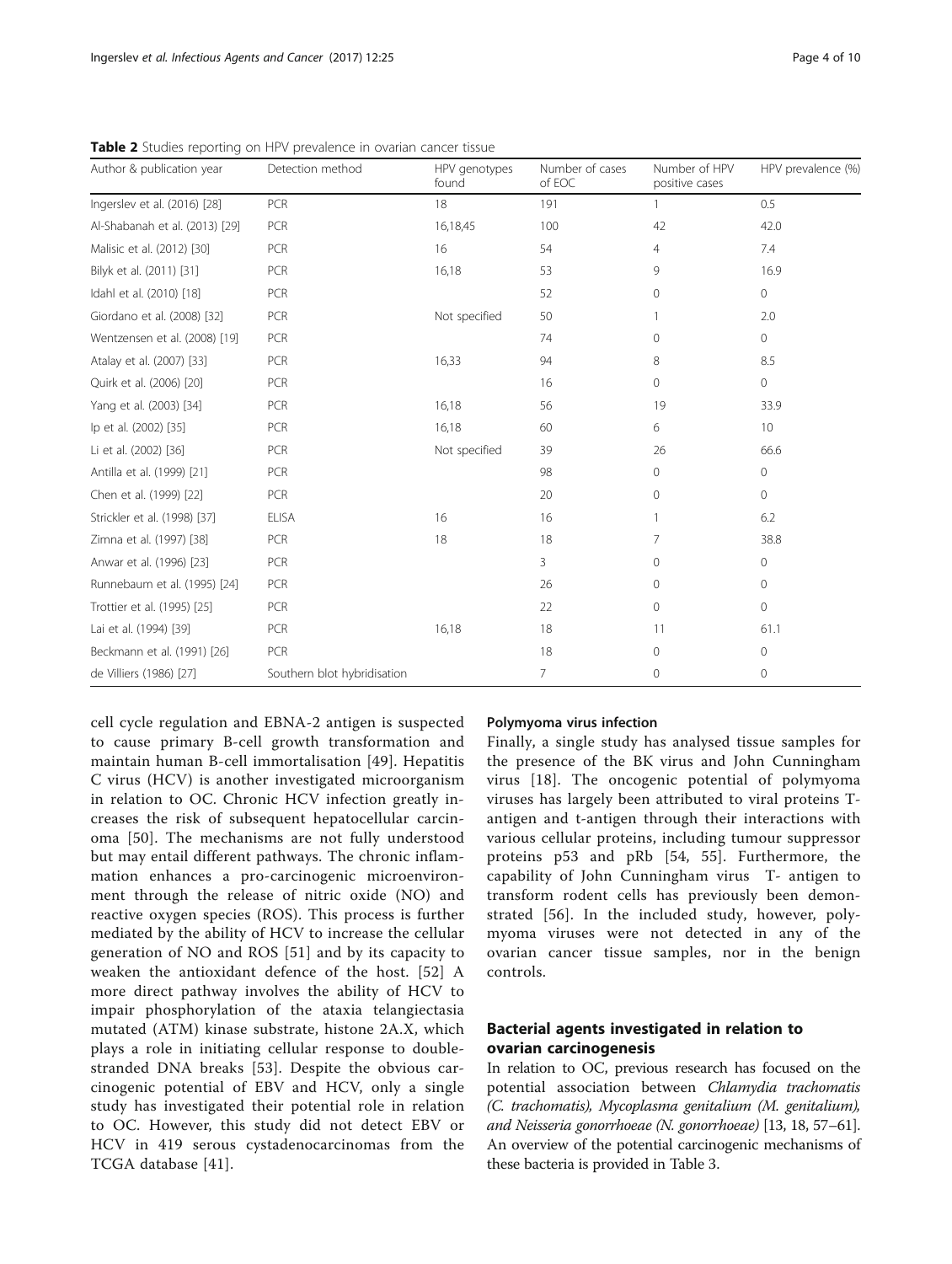| Microorganism         | Suspected mechanisms                                                                            | Potentially associated cancers                      |  |  |
|-----------------------|-------------------------------------------------------------------------------------------------|-----------------------------------------------------|--|--|
| Chlamydia trachomatis | Inhibition of apoptosis<br>Production of reactive oxygen species<br>Inhibition of DDR [62, 64]  | Cervical squamous cell carcinoma<br>Ovarian cancer  |  |  |
| Neisseria Gonorrhoeae | DNA strand breaks. Inhibition of P53.<br>Cell cycle disruption [68]                             | Bladder cancer<br>Prostate cancer<br>Ovarian cancer |  |  |
| Mycoplasma Genitalium | Acquisition of anchorage-independent growth<br>Inhibition of apoptosis. Karyotypic entropy [69] | Ovarian cancer<br>Prostate cancer                   |  |  |

<span id="page-4-0"></span>Table 3 Carcinogenic mechanisms of investigated bacteria in relation to ovarian cancer

DDR Double-stranded DNA Repair

# Chlamydia trachomatis infection

C. trachomatis is a small, obligate intracellular bacterium that has developed several mechanisms to improve its own survival and replication within the host. It can upregulate the production of reactive oxygen species (ROS) through the Mitochondrial Nod-like Family Member NLRX1 [[62\]](#page-8-0). ROS production is normally a cellular defence mechanism against invading microorganisms. However, C. trachomatis can subvert cellular defences and use ROS to improve its own growth through activation of caspase-1 [[62\]](#page-8-0). The resulting increased levels of ROS can lead to doublestranded DNA breaks in the infected cell. Furthermore, C. trachomatis can impair the DNA damage response (DDR) through inhibition of DDR proteins pATM and 53BP1 [\[63](#page-8-0)]. Despite the DNA damage, the chlamydia-infected cells continue to proliferate due to increased MAPK signalling and cyclin E expression [[63\]](#page-8-0). Finally, C. trachomatis can initiate proteasomal degradation of P53 through interaction with the phosphorylated ubiquitin ligase Murine Double Minute 2, leading to inhibition of apoptosis [\[64](#page-8-0)]. Combined, these mechanisms promote bacterial survival, but they can also potentially lead to genomic instability, disruption of the cell cycle, and inhibition of apoptosis, all of which are among the hallmarks of cancer [\[65](#page-8-0)]. Therefore, C. trachomatis is a suitable candidate for ovarian carcinogenesis. However, the literature on the subject is scarce, and an association between C. trachomatis and OC has been found in only two studies.

One case-control study was based on fresh ovarian tissues from 39 women undergoing laparotomy [\[13](#page-7-0)]. The tissue samples, which included 24 cases of OC, six borderline tumours, and nine normal ovaries, were tested for the presence of C. trachomatis DNA by PCR techniques. C. trachomatis DNA was detected in 87.5% of the malignant tumours and 50% of the borderline ovarian tumours as compared to none of the benign ovarian tissue samples (OR = 32 (95% CI: 3.33, 307.65).

A study by Ness et al. included 117 women with OC and 171 healthy controls [[60](#page-8-0)]. Serologic testing for IgG antibodies of the extracellular elementary bodies (EB) of C. trachomatis was performed. Patients with EOC were more likely to have high levels of C. trachomatis EB than the controls in adjusted analysis. In a subgroup analysis, the probability of having OC was insignificantly increased in patients with the highest levels of IgG EB antibodies compared to the group with the lowest levels  $(OR = 1.9 95\% CI 0.9 -$ 3.9). However, these findings are controversial, since four other serologic studies with a total of 626 cases of OC found no association [\[57](#page-8-0)–[59](#page-8-0), [61](#page-8-0)]. Likewise, a single tissue- based study that included 51 OC cases did not find an association [[18](#page-7-0)].

# Neisseria gonorrhoeae & Mycoplasma genitalium infection

N. gonorrhoeae is a small, gram-negative diplococcus that infects epithelial cells and causes cervicitis/urethritis and PID. It has been associated with prostate and bladder cancer [\[66, 67](#page-8-0)]. One study has reported that N. gonorrhoeae can cause DNA strand breaks, affect the cell cycle progression, and can decrease the levels of P53 within infected cells [[68\]](#page-8-0).

M. genitalium is under increasing focus for its role in PID. Like N. gonorrhoeae, its propensity for malignant transformation of host cells is unclear. However, one study revealed that persistent infection of benign human prostate cells with M. genitalium resulted in increased migration/invasion [[69](#page-8-0)]. Furthermore, it induced the acquisition of anchorage-independent growth, which allows cells to detach from the surrounding extracellular matrix and metastasise. Finally, it induced karyotypic entropy and malignant transformation proven by the formation of xenograft tumours in immune-compromised mice [[69](#page-8-0)].

Very few studies have investigated the association between M. genitalium or N. gonorrhoeae and OC. Only one study reported an association, M. genitalium DNA being detected in 16 (59.3%) out of 27 samples by a combined PCR and ELISA technique. [\[70](#page-8-0)] However, in two separate studies, Idahl et al. found no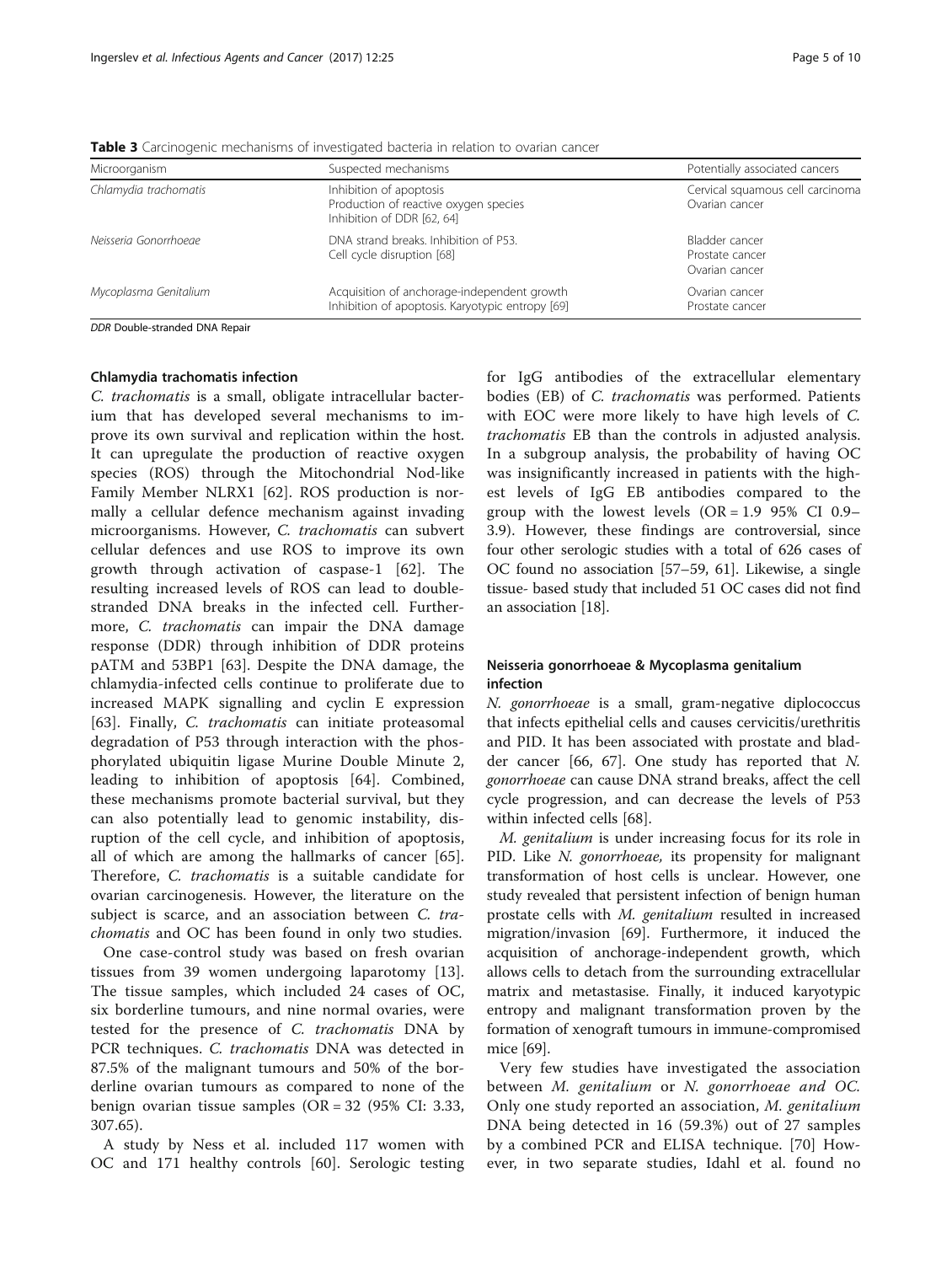association between M. genitalium or N. gonorrhoeae and OC [[18,](#page-7-0) [57\]](#page-8-0).

# Pelvic inflammatory disease

Microorganisms that cannot directly induce cellular transformation may still play a role in OC oncogenesis due to the paradoxical effect of the host inflammatory response. It has long been recognised that the cells involved in innate and adaptive immune responses are recruited to the site of tumorigenesis. Here, they can release a multitude of tumour promoting inflammatory cytokines, chemokines, and ROS that can potentially facilitate tumour cell migration, metastasis, and angiogenesis [\[65\]](#page-8-0). Cancer has aptly been described as "a wound that does not heal [\[71](#page-8-0)]". Several conditions associated with pelvic inflammation such as perineal talc use and endometriosis have been demonstrated to increase the risk of OC [\[72](#page-8-0)]. Likewise, ovulation is speculated to induce focal damage and inflammation on the ovarian surface epithelium, and factors that reduce the number of lifetime ovulatory cycles have been shown to reduce the risk of OC [\[73](#page-8-0)]. Consequently, it has been speculated that PID could play a role in ovarian carcinogenesis, and the potential association between PID and OC have been investigated in seven case-control studies (Table 4). The majority of studies relied on patient-reported outcomes and identified cases of PID through interviews or questionnaires. Risch et al. reported a statistically significant association between PID and OC (odds ratio (OR) 1.53; 95% CI 1.10–2.13) [[74](#page-8-0)]. Moreover, they found a dose-response effect in relation to repeated episodes of PID, implying a higher risk of OC with increasing episodes of PID (OR 1.88; 95% CI 1.13–3.12). A prospective, populationbased study from Taiwan verified the diagnosis of PID by the International Statistical Classification of Diseases and Related Health Problems codes registered in a national database [\[75](#page-8-0)]. After 3 years of followup, a higher risk of OC was observed in the case group (hazard ratio (HR) 1.92; 95% CI 1.27–2.92)). In this study, the association was also stronger when analysis was restricted to cases exposed to more episodes of PID (HR 2.46; 95% CI 1.48–4.09) [\[75](#page-8-0)]. However, a statistically significant association between PID and OC could not be confirmed in any of the remaining studies [[72, 74, 76](#page-8-0)–[79](#page-9-0)].

# **Discussion**

The reviewed studies were very heterogeneous in terms of study population, study design, and the analysis methods used.

However, based on the reviewed studies, it is fair to conclude that high-risk HPV is unlikely to be associated with OC in Western countries. Interestingly, a higher prevalence was consistently reported in Asia and the Middle East. This finding is supported by previous reviews focusing on HPV and ovarian cancer [\[80](#page-9-0), [81\]](#page-9-0) and a potential association may exist in these regions. The geographic variation could be caused by varying potency of HPV strains. Thus, it has been demonstrated that latent infection of the cervix uteri with the non- European variant of HPV 16 is associated with a 2- to 9-fold higher risk of cancer or high- grade cancer precursors, compared to infection with the European variant [[82](#page-9-0)]. Differing genetic predispositions between ethnical groups may also be a factor because polymorphisms of the TP 53 gene or the promoter of the tumour necrosis factor alpha gene have been associated with increased vulnerability to HPV oncogenes [\[83, 84\]](#page-9-0). Lastly, environmental or life-style factors could play a role. For instance, the global incidence of EBV infection among adults is estimated to be over 90%, and there is strong evidence linking EBV infection to the development of NPC [\[47\]](#page-8-0). Despite the ubiquity of infection, the incidence of NPC is very low in most regions. However, dramatically elevated rates are observed in certain parts of Asia, and dietary factors, such as the intake of salt-preserved fish, are thought to play a role [[85\]](#page-9-0). This

**Table 4** Case-control studies on the association between PID and ovarian cancer

| Author & publication year    | Region     | Data collection         | Number of cases | Number of controls | Odds/Hazard-ratios (HR)                                                    |
|------------------------------|------------|-------------------------|-----------------|--------------------|----------------------------------------------------------------------------|
| Rasmussen et al. (2013) [78] | Denmark    | Interview               | 554             | 1.564              | 0.83 95% CI: 0.65-1.05                                                     |
| Lin et al. (2011) [75]       | Taiwan     | Database                | 67.936          | 135.872            | 1.92 95% CI: 1.27-2.92 (HR)<br>2.46 95% CI: 1.48-4.09 <sup>c</sup> (HR)    |
| Merritt et al. (2007) [76]   | Australia  | Ouestionnaire           | 1.576           | 1.509              | 1.15 95% CI: 0.85-1.57                                                     |
| Ness et al. (2000) [72]      | <b>USA</b> | Interview               | 616             | 1.367              | 1.3 95% CI: 0.6-2.5                                                        |
| Parazzini et al. (1996) [79] | Italy      | Ouestionnaire/interview | 971             | 2.758              | $0.795\%$ Cl: 0.4-1.3                                                      |
| Risch et al. (1995) [74]     | Canada     | Interview               | 450             | 564                | 1.53 95% CI: 1.10-2.13 <sup>a</sup><br>1.88 95% CI: 1.13-3.12 <sup>b</sup> |
| Shu et al. (1989) [77]       | Hong Kong  | Interview               | 172             | 172                | 3.0 95% CI: 0.3-30.2                                                       |

<sup>a</sup>One episode of PID

<sup>b</sup>Two or more episodes of PID

<sup>c</sup>Five or more episodes of PID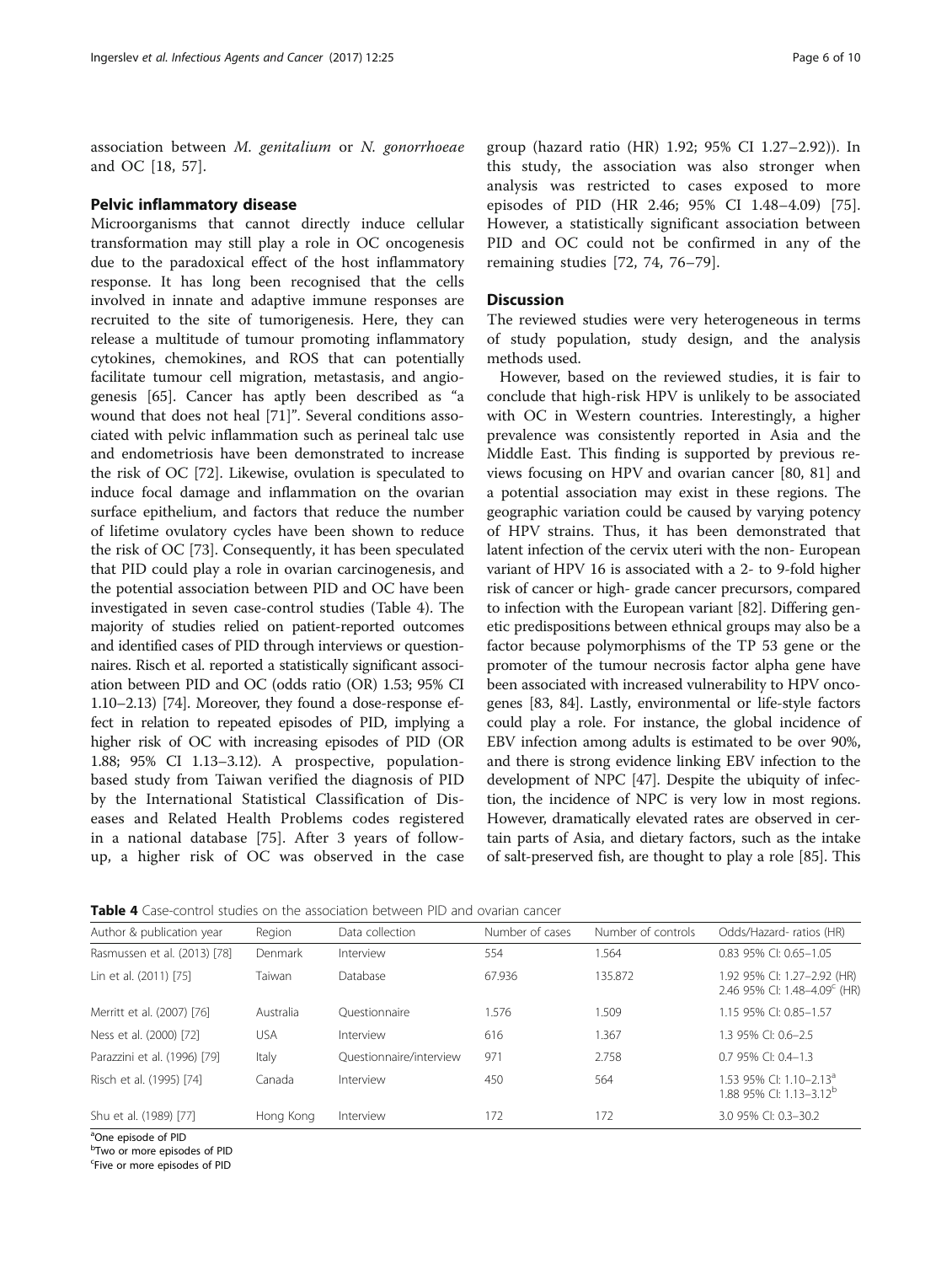underlines that, even though infection with oncogenic viruses is common, cancer is a rare event that can arise from a combination of genetic, environmental, and lifestyle factors.

Most of the epidemiological studies found an association between OC and PID, but only two studies reported a statistically significant association [\[74, 75](#page-8-0)]. It is noteworthy, however, that these studies also identified a dose- response effect. This is one of the key points in Hill's criteria for causation that state that a biological gradient must be present, with more exposure to the suspected agent leading to a larger effect [[86\]](#page-9-0). These findings are supported by studies that found evaluated markers of inflammation such as CRP and interleukins to be significantly associated with an increased risk of OC [\[87\]](#page-9-0). A possible limitation to the reviewed studies is that they relied primarily on patient-reported outcomes, which may be subject to recall bias. Furthermore, due to the potential subclinical course of PID, patients can be unaware of previous episodes. This is supported by studies that have demonstrated a relatively high seroprevalence of chlamydia antibody titres in women that reported no history of PID, and this issue would tend to produce bias towards the null [\[88, 89](#page-9-0)].

Interestingly, CMV was reported in 50% of cases in a single study, but this finding requires confirmation in future and larger studies. No other viral agent was detected.

The only detected bacteria were C. trachomatis and M. genitalium. The results of this review do not support an association between C. trachomatis and OC, the majority of studies reporting negative results. The association between M. genitalium and OC was investigated and found in only a single study and more research is needed.

Several factors may account for the conflicting results. First of all, there may be no connection between the investigated infectious agents and OC. Secondly, the heterogeneity of analysis methods, study populations, and study designs may play a part. However, other explanations must be discussed. Importantly, it is unclear to what extent signs of microbiological agents are present in a tumour that arises decades after infection. For some oncogenic viruses, like high-risk HPV, expression of viral oncogenes is obligate for the maintenance of the malignant phenotype [\[90\]](#page-9-0). In these cases, viral genes will remain integrated and detectable in tumour cell DNA. But another potential mechanism is debated in the "hit and run" hypothesis. Here, integration of viral transforming genes and potential epigenetic reprogramming of host cells initiate tumorigenesis, but the viral gene expression is subsequently lost during neoplastic development [\[91\]](#page-9-0). Accordingly, it has been demonstrated that CMV oncogenes IE1 and IE2 can cooperate with adenovirus E1A gene to transform rat kidney cells. However, expression of the transforming oncogenes was absent in the clonal cell lines from the transformed foci [\[92](#page-9-0)].

Finally, other oncogenic agents act more indirectly by inducing chronic inflammation that may function as an initiator or promoter of carcinogenesis [\[93](#page-9-0)]. Consequently, the involved pathogen may no longer be present when cancer is diagnosed. For instance, despite the established role of HCV in hepatocellular carcinoma, only a minority of transformed hepatocytes contain viral RNA [\[94](#page-9-0)].

These examples highlight the fact that the abscense of microbiological agents in tumour tissue does not rule out their potential role in the transformation of host cells. These issues seem to strengthen the need for serologic studies. However, serologic methods are limited by the fact that antibody levels are likely to decline over time. In a study from Finland, 43% of women had declining C. trachomatis antibody titres 6 years after the diagnosis of PID [\[95](#page-9-0)]. Moreover, not all patients with prior chlamydial infection will have detectable antibodies [\[96\]](#page-9-0).

These obstacles call for a revised strategy in the attempt to uncover the potential role of infectious agents in OC. It is fair to assume that signs of microbiological presence will be easier to detect when the interval between primary infection and investigation is short. Therefore, it seems more relevant to investigate precursor lesions for the presence of potential microbiological agents [[91\]](#page-9-0). Until recently, this has been impossible due to the lack of a clearly defined premalignant lesion to OC. However, this has changed because increasing evidence indicates that STIC lesions in the distal fallopian tubes are precursor lesions to serous epithelial OC, which constitutes the majority of OC cases [[3\]](#page-7-0). Yet, no explanation has been formulated as to why STIC lesions arise. Since the fallopian tubes are often affected and damaged by chronic PID, it is biological plausible that pathogens with transforming capacities, or the chronic inflammation they induce, could lead to subsequent neoplastic transformation. We therefore recommend that future studies focus on the detection of bacterial or viral agents in fallopian tube tissue samples with STIC lesions verified through the "Sectioning and Extensively Examining of the Fimbriated end" protocol.

# Conclusion

The reviewed articles indicate a potential association between PID and OC. An association between OC and high-risk HPV genotypes may exist in Asia, whereas an association in Western countries seems unlikely due to the low reported prevalence. Two studies reported an association between bacterial agents and OC, but the majority of bacterial studies reported negative findings. However, the available literature was scarce and more studies are warranted.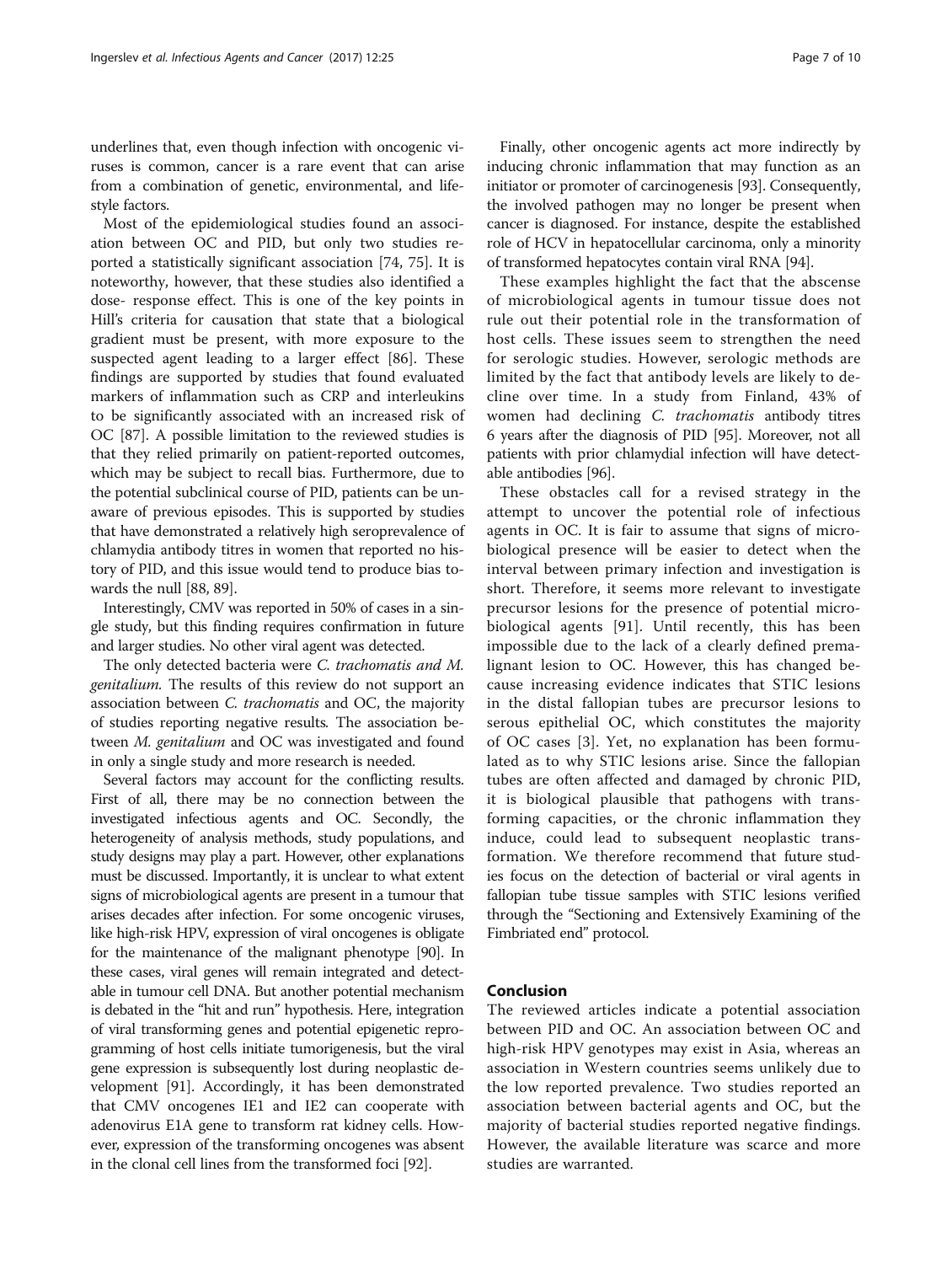# <span id="page-7-0"></span>Additional file

[Additional file 1:](dx.doi.org/10.1186/s13027-017-0134-9) Systematic literature search. (DOCX 37 kb)

### Abbreviations

ATM: Ataxia telangiectasia mutated; C. trachomatis: Chlamydia trachomatis; CI: Confidence interval; CMV: Cytomegalovirus; DDR: Double-stranded DNA Repair.; EBNA: Epstein bar virus nuclear antigen; EBV: Epstein bar virus; ELISA: Enzyme-linked immunosorbent serologic assay; HCV: Hepatitis C virus; HPV: Human papillomavirus; HR: Hazard ratio; IE: Immediate early genes; M. genitalium: Mycoplasma genitalium; N. Gonorrhoeae: Neisseria gonorrhoeae; NO: Nitric oxide; NOS2A: Nitric oxide synthase 2A; NPC: Nasopharyngeal carcinoma; NS3/4A: Nonstructural protein 3/4A; OC: Ovarian cancer; PCR: Polymerase chain reaction; PID: Pelvic inflammatory disease; ROS: Reactive oxygen species; STIC: Serous tubal intraepithelial carcinoma; TCGA: Cancer Genome Atlas database

# Acknowledgements

Not applicable.

#### Funding

The study was funded by several grant givers to the "Danish Mermaid III Project". Please see list of individual grant givers at: [http://www.mermaidprojektet.dk/en/](http://www.mermaidprojektet.dk/en/about-the-mermaid-project/how-are-we-funded/) [about-the-mermaid-project/how-are-we-funded/.](http://www.mermaidprojektet.dk/en/about-the-mermaid-project/how-are-we-funded/) The grant givers had no influence on the study design, interpretation of data or in the writing or revision of the manuscript.

## Availability of data and materials

Detailed information on the search strategy and inclusion and exclusion criteria is given the supplementary files.

# Authors' contributions

KI: devised the search strategy and performed the literature search and contributed to the development of the proposal, writing of the draft manuscript, and review of the manuscript. EH: contributed to the development of the proposal and participated in review of the manuscript. WS: contributed to the development of the proposal and review of the manuscript. THS: contributed to the development of the proposal and review of the manuscript. CH: contributed to the development of the proposal and review of the manuscript. JB: Contributed to the conception of the study and to the review and selection of studies as well as to the review of the manuscript. All authors have read and approved the final manuscript.

#### Competing interests

The authors declare that they have no competing interests.

#### Consent for publication

Not applicable.

#### Ethics approval and consent to participate

Not applicable.

# Publisher's Note

Springer Nature remains neutral with regard to jurisdictional claims in published maps and institutional affiliations.

#### Author details

<sup>1</sup>Department of Gynaecology and Obstetrics, Odense University Hospital, Denmark, Soendre Blvd. 29, 5000 Odense C, Denmark. <sup>2</sup>Department of Pathology, Herlev and Gentofte Hospital, Denmark, Herlev Ringvej 75, 2730 Herlev, Denmark. <sup>3</sup>Gynaecologic Clinic, Copenhagen University Hospital, Denmark, Blegdamsvej 9, 2100 Copenhagen, Denmark. <sup>4</sup> Department of Pathology, Herlev Hospital, Denmark, Herlev Ringvej 75, 2730 Herlev, Denmark.

# Received: 26 January 2017 Accepted: 26 April 2017 Published online: 18 May 2017

#### References

- 1. Ferlay J, Soerjomataram I, Dikshit R, et al. Cancer incidence and mortality worldwide: sources, methods and major patterns in GLOBOCAN 2012. Int J Cancer. 2015;136:E359–86.
- 2. Maringe C, Walters S, Butler J, et al. Stage at diagnosis and ovarian cancer survival: evidence from the International Cancer Benchmarking Partnership. Gynecol Oncol. 2012;127:75–82.
- Kurman RJ, Shih I. The origin and pathogenesis of epithelial ovarian cancer: a proposed unifying theory. Am J Surg Pathol. 2010;34:433–43.
- 4. Jermann M, Vogt P, Pestalozzi BC. "Peritoneal carcinoma in a male patient." Oncology 64.4. 2003;468–72.
- 5. Brinton LA, Lamb EJ, Moghissi KS, et al. Ovarian cancer risk associated with varying causes of infertility. Fertil Steril. 2004;82:405–14.
- 6. IARC Working Group on the Evaluation of Carcinogenic Risks to Humans. IARC monographs on the evaluation of carcinogenic risks to humans. Ingested nitrate and nitrite, and cyanobacterial peptide toxins. IARC Monogr Eval Carcinog Risks Hum. 2010;94:1–412. v,vii.
- 7. Chen Y, Williams V, Filippova M, et al. Viral carcinogenesis: factors inducing DNA damage and virus integration. Cancers. 2014;6:2155–86.
- 8. Bernard X, Robinson P, Nomine Y, et al. Proteasomal degradation of p53 by human papillomavirus E6 oncoprotein relies on the structural integrity of p53 core domain. PLoS One. 2011;6:e25981.
- 9. McLaughlin-Drubin ME, Münger K. The human papillomavirus E7 oncoprotein. Virology. 2009;384:335–44.
- 10. Boccardo E, Lepique AP, Villa LL. The role of inflammation in HPV carcinogenesis. Carcinogenesis. 2010;31:1905–12.
- 11. Richards KH, Doble R, Wasson CW, et al. Human papillomavirus E7 oncoprotein increases production of the anti-inflammatory interleukin-18 binding protein in keratinocytes. J Virol. 2014;88:4173–9.
- 12. Wu QJ, Guo M, Lu ZM, et al. Detection of human papillomavirus-16 in ovarian malignancy. Br J Cancer. 2003;89:672–5.
- 13. Shanmughapriya S, Senthilkumar G, Vinodhini K, et al. Viral and bacterial aetiologies of epithelial ovarian cancer. Eur J Clin Microbiol Infect Dis. 2012;31:2311–7.
- 14. Kuscu E, Ozdemir BH, Erkanli S, et al. HPV and p53 expression in epithelial ovarian carcinoma. Eur J Gynaecol Oncol. 2005;26:642–5.
- 15. Lai CH, Hsueh S, Lin CY, et al. Human papillomavirus in benign and malignant ovarian and endometrial tissues. Int J Gynecol Pathol. 1992;11:210–5.
- 16. Leake JF, Woodruff JD, Searle C, et al. Human papillomavirus and epithelial ovarian neoplasia. Gynecol Oncol. 1989;34:268–73.
- 17. Hisada M, van den Berg BJ, Strickler HD, et al. Prospective study of antibody to human papilloma virus type 16 and risk of cervical, endometrial, and ovarian cancers (United States). Cancer Causes Control. 2001;12:335–41.
- 18. Idahl A, Lundin E, Elgh F, et al. Chlamydia trachomatis, Mycoplasma genitalium, Neisseria gonorrhoeae, human papillomavirus, and polyomavirus are not detectable in human tissue with epithelial ovarian cancer, borderline tumor, or benign conditions. Am J Obstet Gynecol. 2010;202:71.e1,71.e6.
- 19. Wentzensen N, du Bois A, Kommoss S, et al. No metastatic cervical adenocarcinomas in a series of p16INK4a-positive mucinous or endometrioid advanced ovarian carcinomas: an analysis of the AGO Ovarian Cancer Study Group. Int J Gynecol Pathol. 2008;27:18–23.
- 20. Quirk JT, Kupinski JM, DiCioccio RA. Analysis of ovarian tumors for the presence of human papillomavirus DNA. J Obstet Gynaecol Res. 2006;32:202–5.
- 21. Anttila M, Syrjanen S, Ji H, et al. Failure to demonstrate human papillomavirus DNA in epithelial ovarian cancer by general primer PCR. Gynecol Oncol. 1999;72:337–41.
- 22. Chen TR, Chan PJ, Seraj IM, et al. Absence of human papillomavirus E6-E7 transforming genes from HPV 16 and 18 in malignant ovarian carcinoma. Gynecol Oncol. 1999;72:180–2.
- 23. Anwar K, Nakakuki K, Imai H, et al. Infection of human papillomavirus (HPV) and p53 over-expression in human female genital tract carcinoma. J Pak Med Assoc. 1996;46:220–4.
- 24. Runnebaum IB, Maier S, Tong XW, et al. Human papillomavirus integration is not associated with advanced epithelial ovarian cancer in German patients. Cancer Epidemiol Biomarkers Prev. 1995;4:573–5.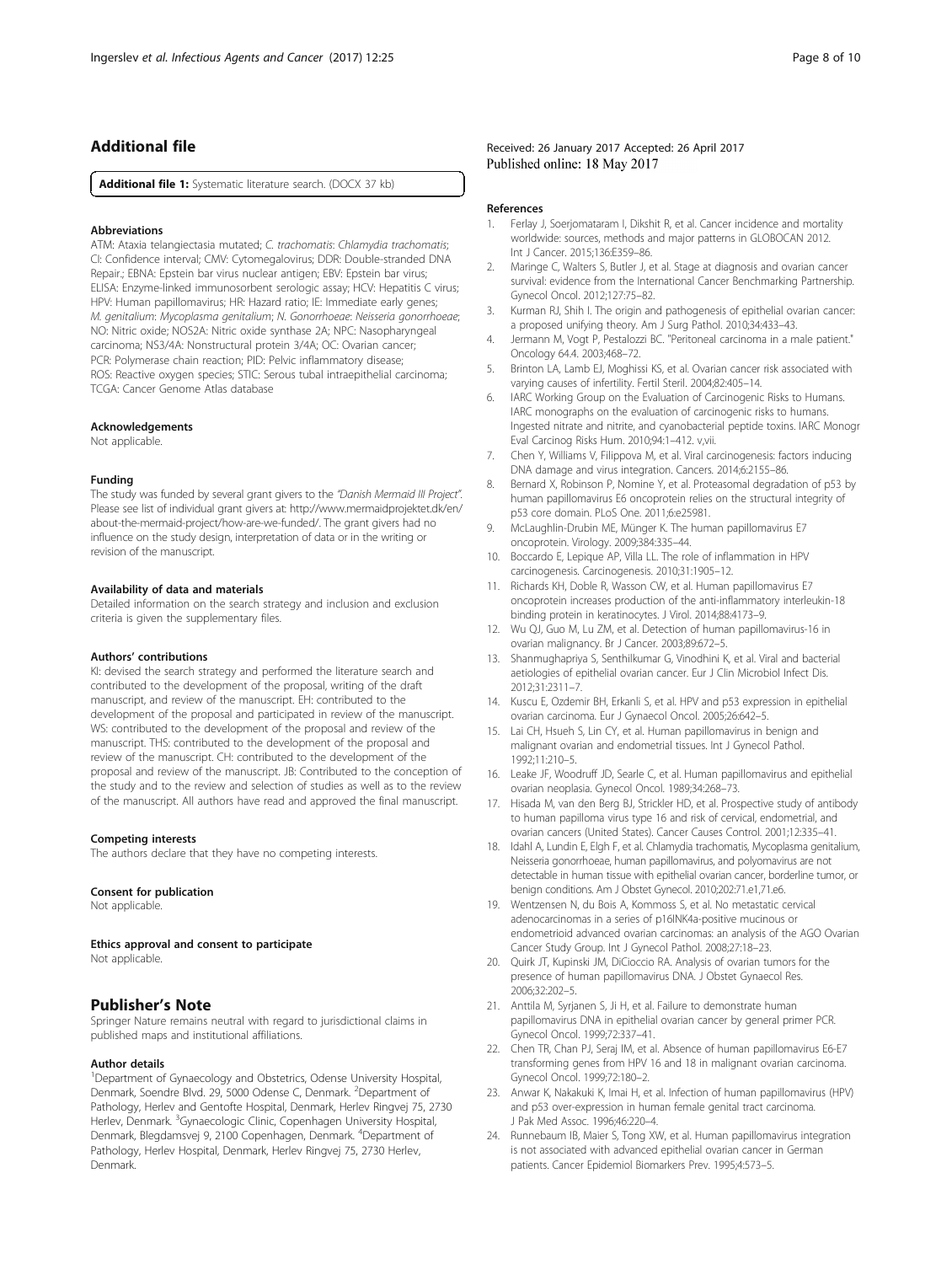- <span id="page-8-0"></span>25. Trottier AM, Provencher D, Mes-Masson AM, et al. Absence of human papillomavirus sequences in ovarian pathologies. J Clin Microbiol. 1995;33:1011–3.
- 26. Beckmann AM, Sherman KJ, Saran L, et al. Genital-type human papillomavirus infection is not associated with surface epithelial ovarian carcinoma. Gynecol Oncol. 1991;43:247–51.
- 27. de Villiers E, Schneider A, Gross G, et al. Analysis of benign and malignant urogenital tumors for human papillomavirus infection by labelling cellular DNA. Med Microbiol Immunol (Berl). 1986;174:281–6.
- 28. Ingerslev K, Hogdall E, Skovrider-Ruminski W, et al. High-risk HPV is not associated with epithelial ovarian cancer in a Caucasian population. Infect Agent Cancer. 2016;11:1.
- 29. Al-Shabanah OA, Hafez MM, Hassan ZK, et al. Human papillomavirus genotyping and integration in ovarian cancer Saudi patients. Virol J. 2013;10:343. 422X-10-343.
- 30. Malisic E, Jankovic R, Jakovljevic K. Detection and genotyping of human papillomaviruses and their role in the development of ovarian carcinomas. Arch Gynecol Obstet. 2012;286:723–8.
- 31. Bilyk OO, Pande NT, Buchynska LG. Analysis of p53, p16(INK4a), pRb and Cyclin D1 expression and human papillomavirus in primary ovarian serous carcinomas. Exp Oncol. 2011;33:150–6.
- 32. Giordano G, D'Adda T, Gnetti L, et al. Role of human papillomavirus in the development of epithelial ovarian neoplasms in Italian women. J Obstet Gynaecol Res. 2008;34:210–7.
- 33. Atalay F, Taskiran C, Taner MZ, et al. Detection of human papillomavirus DNA and genotyping in patients with epithelial ovarian carcinoma. J Obstet Gynaecol Res. 2007;33:823–8.
- 34. Yang HJ, Liu VW, Tsang PC, et al. Comparison of human papillomavirus DNA levels in gynecological cancers: implication for cancer development. Tumour Biol. 2003;24:310–6.
- 35. Ip SM, Wong LC, Xu CM, et al. Detection of human papillomavirus DNA in malignant lesions from Chinese women with carcinomas of the upper genital tract. Gynecol Oncol. 2002;87:104–11.
- 36. Li T, Lu Z-M, Guo M, et al. p53 Codon 72 polymorphism (C/G) and the risk of human papillomavirus-associated carcinomas in China. Cancer. 2002;95:2571–6.
- 37. Strickler HD, Schiffman MH, Shah KV, et al. A survey of human papillomavirus 16 antibodies in patients with epithelial cancers. Eur J Cancer Prev. 1998;7:305–13.
- 38. Zimna K, Poreba E, Kedzia W, et al. Human papillomavirus (HPV) in upper genital tract carcinomas of women. Eur J Gynaecol Oncol. 1997;18:415–7.
- 39. Lai CH, Wang CY, Lin CY, et al. Detection of human papillomavirus RNA in ovarian and endometrial carcinomas by reverse transcription/polymerase chain reaction. Gynecol Obstet Invest. 1994;38:276–80.
- 40. Roos P, Orlando PA, Fagerstrom RM, et al. In North America, some ovarian cancers express the oncogenes of preventable human papillomavirus HPV-18. Sci Rep. 2015;5:8645.
- 41. Khoury JD, Tannir NM, Williams MD, et al. Landscape of DNA virus associations across human malignant cancers: Analysis of 3,775 cases using RNA-seq. J Virol. 2013;87:8916–26.
- 42. Kazemian M, Ren M, Lin JX, et al. Possible human papillomavirus 38 contamination of endometrial cancer rna sequencing samples in the cancer genome atlas database. J Virol. 2015;89:8967–73.
- 43. Cantalupo PG, Katz JP, Pipas JM. HeLa nucleic acid contamination in the cancer genome atlas leads to the misidentification of human papillomavirus 18. J Virol. 2015;89:4051–7.
- 44. Cinatl J, Scholz M, Kotchetkov R, et al. Molecular mechanisms of the modulatory effects of HCMV infection in tumor cell biology. Trends Mol Med. 2004;10:19–23.
- 45. Michaelis M, Doerr HW, Cinatl J. The story of human cytomegalovirus and cancer: increasing evidence and open questions. Neoplasia. 2009;11:1–9.
- 46. de-The G, Day NE, Geser A, et al. Sero-epidemiology of the Epstein-Barr virus: preliminary analysis of an international study - a review. IARC Sci Publ. 1975;11 Pt 2:3–16.
- 47. Coghill AE, Hildesheim A. Epstein-Barr virus antibodies and the risk of associated malignancies: review of the literature. Am J Epidemiol. 2014;180:687–95.
- 48. Grywalska E, Rolinski J. Epstein-barr virus–associated lymphomas. Semin Oncol. 2015;42:291–303.
- 49. Jha HC, Banerjee S, Robertson ES. The role of gammaherpesviruses in cancer pathogenesis. Pathogens. 2016;5:18.
- 50. Donato F, Tagger A, Gelatti U, et al. Alcohol and hepatocellular carcinoma: the effect of lifetime intake and hepatitis virus infections in men and women. Am J Epidemiol. 2002;155:323–31.
- 51. Mitchell JK, Lemon SM, McGivern DR. How do persistent infections with hepatitis C virus cause liver cancer? Curr Opin Virol. 2015;14:101–8.
- 52. Choi J, Corder NL, Koduru B, et al. Oxidative stress and hepatic Nox proteins in chronic hepatitis C and hepatocellular carcinoma. Free Radic Biol Med. 2014;72:267–84.
- 53. Duong FH, Christen V, Lin S, et al. Hepatitis C virus-induced up-regulation of protein phosphatase 2A inhibits histone modification and DNA damage repair. Hepatology. 2010;51:741–51.
- 54. Khalili K, Del Valle L, Otte J, et al. Human neurotropic polyomavirus, JCV, and its role in carcinogenesis. Oncogene. 2003;22:5181–91.
- 55. Caracciolo V, Reiss K, Khalili K, et al. Role of the interaction between large T antigen and Rb family members in the oncogenicity of JC virus. Oncogene. 2006;25:5294–301.
- 56. Barbanti-Brodano G, Sabbioni S, Martini F, et al. BK virus, JC virus and Simian Virus 40 infection in humans, and association with human tumors. Polyomaviruses and human diseases. New York: Springer; 2006:319–41.
- 57. Idahl A, Lundin E, Jurstrand M, et al. Chlamydia trachomatis and Mycoplasma genitalium plasma antibodies in relation to epithelial ovarian tumors. Infect Dis Obstet Gynecol. 2011;2011:824627.
- 58. Ness RB, Shen C, Bass D, et al. Chlamydia trachomatis serology in women with and without ovarian cancer. Infect Dis Obstet Gynecol. 2008;2008:219672.
- 59. Wong A, Maclean AB, Furrows SJ, et al. Could epithelial ovarian cancer be associated with chlamydial infection? Eur J Gynaecol Oncol. 2007;28:117–20.
- Ness RB, Goodman MT, Shen C, et al. Serologic evidence of past infection with Chlamydia trachomatis, in relation to ovarian cancer. J Infect Dis. 2003;187:1147–52.
- 61. Martin DC, Khare VK, Miller BE, et al. Association of positive Chlamydia trachomatis and Chlamydia pneumoniae immunoglobulin-gamma titers with increasing age. J Am Assoc Gynecol Laparosc. 1997;4:583–6.
- 62. Abdul-Sater AA, Said-Sadier N, Lam VM, et al. Enhancement of reactive oxygen species production and chlamydial infection by the mitochondrial Nod-like family member NLRX1. J Biol Chem. 2010;285:41637–45.
- 63. Chumduri C, Gurumurthy RK, Zadora PK, et al. Chlamydia infection promotes host DNA damage and proliferation but impairs the DNA damage response. Cell Host Microbe. 2013;13:746–58.
- 64. Gonzalez E, Rother M, Kerr MC, et al. Chlamydia infection depends on a functional MDM2-p53 axis. Nat Commun. 2014;5:5201.
- 65. Hanahan D, Weinberg RA. Hallmarks of cancer: the next generation. Cell. 2011;144:646–74.
- 66. Michaud D, Platz E, Giovannucci E. Gonorrhoea and male bladder cancer in a prospective study. Br J Cancer. 2007;96:169–71.
- 67. Lian WQ, Luo F, Song XL, et al. Gonorrhea and prostate cancer incidence: an updated meta-analysis of 21 epidemiologic studies. Med Sci Monit. 2015;21:1902–10.
- 68. Vielfort K, Soderholm N, Weyler L, et al. Neisseria gonorrhoeae infection causes DNA damage and affects the expression of p21, p27 and p53 in non-tumor epithelial cells. J Cell Sci. 2013;126:339–47.
- 69. Namiki K, Goodison S, Porvasnik S, et al. Persistent exposure to Mycoplasma induces malignant transformation of human prostate cells. PLoS One. 2009;4:e6872.
- 70. Chan P, Seraj I, Kalugdan T, et al. Prevalence of Mycoplasma conserved DNA in malignant ovarian cancer detected using sensitive PCR-ELISA. Gynecol Oncol. 1996;63:258–60.
- 71. Dvorak HF. Tumors: wounds that do not heal. N Engl J Med. 1986;315:1650–9.
- 72. Ness RB, Grisso JA, Cottreau C, et al. Factors related to inflammation of the ovarian epithelium and risk of ovarian cancer. Epidemiology. 2000;11:111–7.
- 73. Li J, Fadare O, Xiang L, et al. Ovarian serous carcinoma: recent concepts on its origin and carcinogenesis. J Hematol Oncol. 2012;5:1.
- 74. Risch HA, Howe GR. Pelvic inflammatory disease and the risk of epithelial ovarian cancer. Cancer Epidemiol Biomarkers Prev. 1995;4:447–51.
- 75. Lin HW, Tu YY, Lin SY, et al. Risk of ovarian cancer in women with pelvic inflammatory disease: a population-based study. Lancet Oncol. 2011;12:900–4.
- 76. Merritt MA, Green AC, Nagle CM, et al. Talcum powder, chronic pelvic inflammation and NSAIDs in relation to risk of epithelial ovarian cancer. Int J Cancer. 2008;122:170–6.
- 77. Shu XO, Brinton LA, Gao YT, et al. Population-based case-control study of ovarian cancer in Shanghai. Cancer Res. 1989;49:3670–4.
- 78. Rasmussen CB, Faber MT, Jensen A, et al. Pelvic inflammatory disease and risk of invasive ovarian cancer and ovarian borderline tumors. Cancer Causes Control. 2013;24:1459–64.